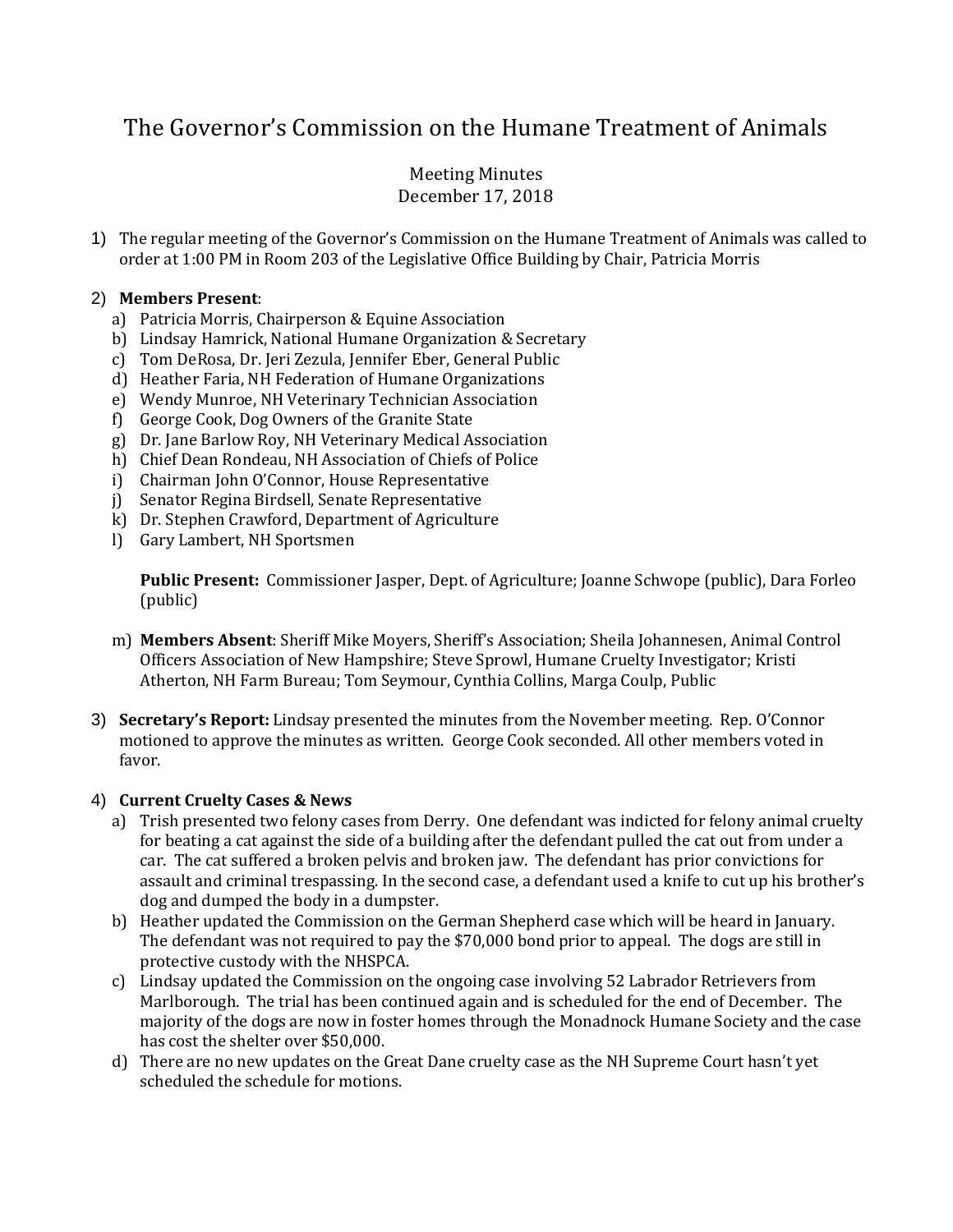# 5) **2019 Legislative Initiatives – list and include link to Google spreadsheet**

a) Bills have begun to be filed although language is not available for most bills. See attachment for the list of current LSRs. The Legislative Committee will review these bills and propose priority bills for the Commission to monitor and/or take a position on at the January meeting. Five of the bills deal directly with pet vendor regulations and costs of animal care associated with cruelty cases. There are also a number of bills about therapy, service and assistance animals.

# 6) **Cruelty Tracking Subcommittee**

- a) The Commission reviewed the Animal Cruelty Related Criminal Activity report created by the subcommittee. Jeri researched the NIBRS stats listed in the report and found that of the 78 cases listed, 68 were negligent cruelty and ten were intentional cruelty. Another case was also organized animal fighting. Dr. Zezula will send around the summary of the NIBRS summary and definitions. Jeri recommended we avoid the word "abuse" and stick to the legal language in the NH law which is based on negligence and purposeful cruelty. The court data in the report is the summary of cruelty cases while the law enforcement data helps to describe trends.
- b) George suggested that in the summary of findings and increases in charges and convictions, that it should be noted that there may be an increase in prosecution due to an increase in reporting of cruelty.
- c) Lindsay suggested that the report expand on complaints received by animal shelters that do not result in legal action to reflect the resources the shelters provide to owners to help their pets.
- d) Jennifer and Heather will meet and send out the updated draft for a formal vote in January.

# 7) **Legislative Subcommittee**

a) The subcommittee did not meet but will begin meeting regularly in January. The subcommittee will review all 2019 bills deemed priority by the Commission and offer a review for the full Commission.

# 8) **Funding & Education Subcommittee**

a) No updates

## 9) **Other Reports**

a) Trish will send the draft of the Governor's summary report to the Commission for review for final vote in January or February.

## 10) **Prosecution Manual**

- a) Lindsay will send around a new draft for review for the Jan meeting with a potential vote/further discussion at the Feb meeting.
- b) Jeri recommended an update/addendum to post to the website and then after 2019 legislative session, request a manual written with the AG's office similar to other law enforcement manuals. The current manual is considered a "user manual" because the AG's office did not draft it with the Commission whereas other manuals are co-authored by the AG's office. Trish is concerned that because of the frequency with which the manual is used in the field, that an addendum would be too confusing. She will reach out to Susan Morrill for feedback.
- c) Representative O'Connor suggested including in the report to Governor Sununu a request that a draft would be sent to the AG's office for approval

## 11) **State v. Fay Amicus Brief Discussion**

a) Jennifer Eber mentioned that it's difficult for the Commission to determine which points may be relevant to the Commission's review until the briefs are made public.